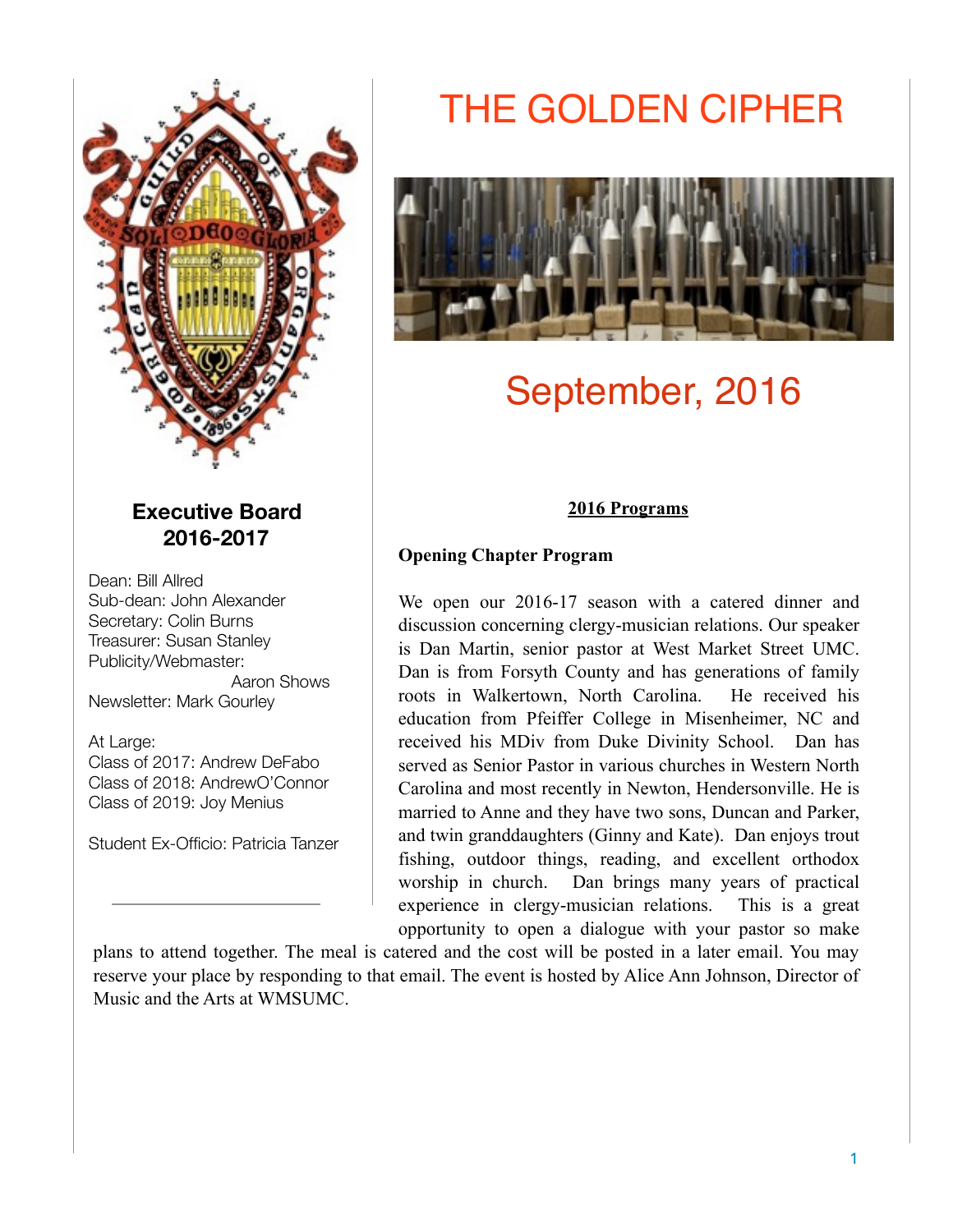#### **Program Schedule**

#### **Tuesday, September 27**

Clergy-Musician Dinner West Market Street United Methodist Church 302 West Market Street Greensboro, NC 27401

**Sunday, October 30** 2pm to 3:30pm Fall Festival Guilford Park Presbyterian

Church 2100 Fernwood Drive Greensboro, NC 27408

#### **Michael Hill Summer Recital Series**

The GGAGO Chapter offers a scholarship to area high school piano students who wish to study the organ. Each summer the chapter presents a series of recitals, fundraisers for the scholarship fund. This year's first recital took place at UNCG and featured students from the studio of Dr. André Lash. The second and third recitals featured players with local roots; Edie Johnson, from Greensboro, played at West Market Street UMC and Matthew Brown, from Union Ridge, played at First Presbyterian. Thank you to all who attended the recitals and contributed to the fund. This year's recitals raised \$1,400 for fund.

#### **October Program for Children**

The Greater Greensboro Chapter and Guilford Park Presbyterian are sponsoring a fall festival. The event will include *Trunks o' Treats* in the parking lot, a haunted house in the basement, and a special Halloween visit to the organ. Organist Bill Allred will demonstrate the organ and all its spooky facets. The event begins in the parking lot with trunk o' treating and groups will be guided through the haunted house and organ demonstration several times during the afternoon. All elementary-age children are invited. No reservations needed; come anytime between 2pm and 3:30pm.

# **Chapter Merger**

For several years the boards of the Greater Greensboro and the Winston-Salem Chapters of the American Guild of Organist have been discussing the possibility of merger of the two chapters. A merger would double the size of membership, offering greater resources pertaining to leadership, volunteerism, and funding.

The boards are already working together in regard to programing, communications, and other board responsibilities. By working together now, we expect to make the merger a smooth transition. The boards are recommending that the official merger take place just before the next membership renewal.

How will this happen? The Winston-Salem Chapter will officially disband, retiring its chapter name and number and closing it bank account. The Greensboro chapter will retain its number but change its name to the Piedmont Chapter and funds from the Winston chapter will be transferred to the new chapter account. When it's time for the members of each former chapter to renew, they will renew with the new Piedmont Chapter.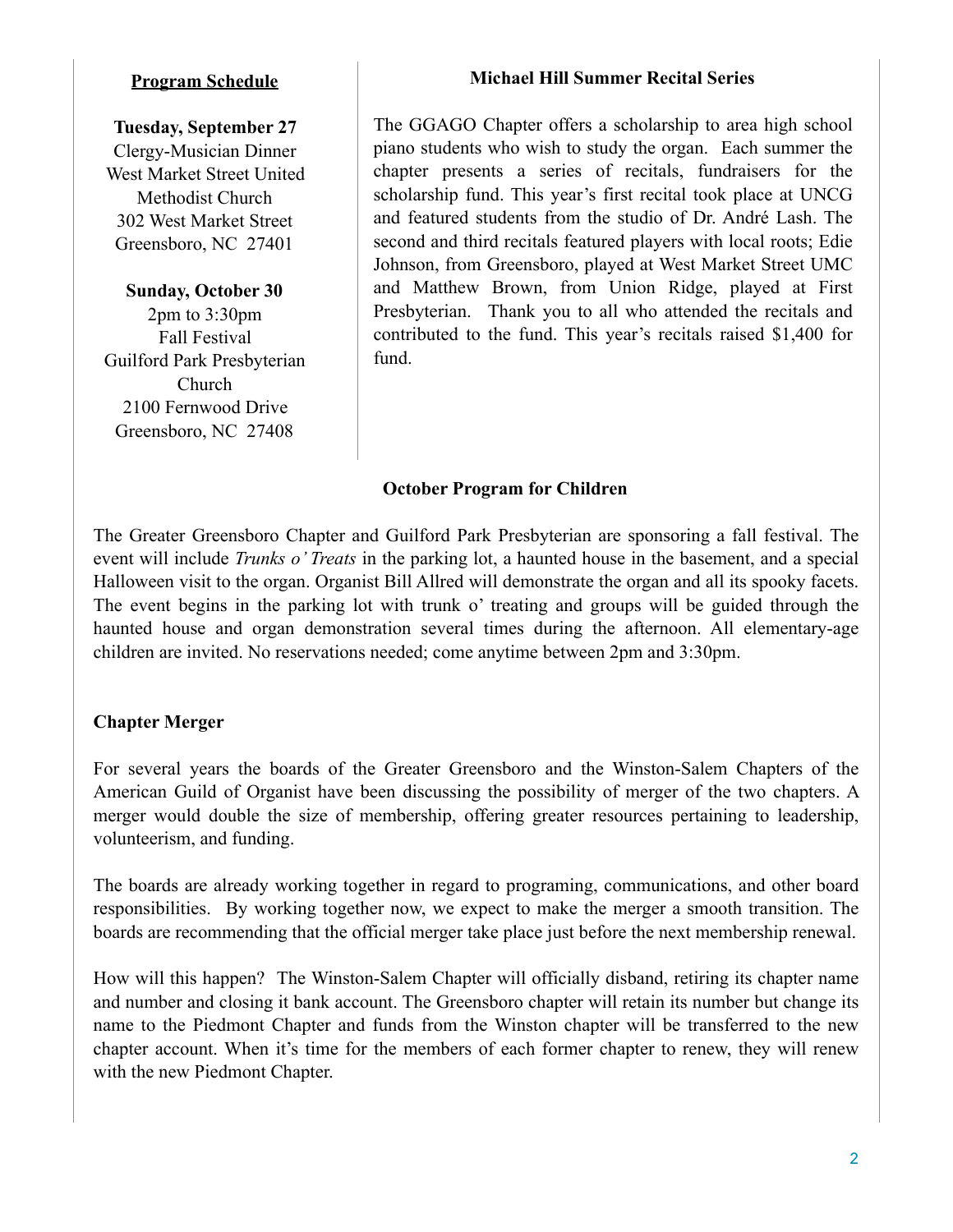In May there was a joint meeting of the two chapters held in High Point to discuss the idea of merger. There will be another opportunity to express your thoughts on merger at a second joint meeting in January. This meeting will be announced by email.

### **AGO Meeting Sept 16**

Hear & play new Hauptwerk home organ

You are invited to the home of Reid Gilliam on Friday September 16 beginning at 7:00 pm. Reid will present his new Hauptwerk virtual pipe organ which includes sample sets of (1) the Willis organ from Hereford Cathedral, (2) the Cavaillé-Coll organ from St. Etienne in Caen, France, and (3) the Mathis-Caspirini neo-baroque organ from Gorlitz, Germany.

Following the presentation, the console will be open. All are encouraged to bring their favorite piece to play.

Everyone is invited to bring a dessert to share during the open console time. Because members of both the Greensboro and Winston-Salem AGO chapters are invited, the dessert time will provide a good opportunity to meet and visit with neighboring colleagues.

Preceding the presentation will be a brief welcome and a short business meeting.

**Reid Gilliam's address is 4137 Chatham Hill Drive, Winston-Salem, NC 27104. You can park anywhere along Chatham Hill Drive. Remember: Friday, September 16 beginning at 7:00 pm.**

# **ORGAN RECITAL**

NEW TIME 3:00 PM Sunday September 18, 2016

Kernersville Moravian Church 504 S. Main Street Kernersville, N.C. 27284 336-993-3620

Josh Dumbleton Associate Director of Music/Organist Edenton Street United Methodist Church Raleigh, NC

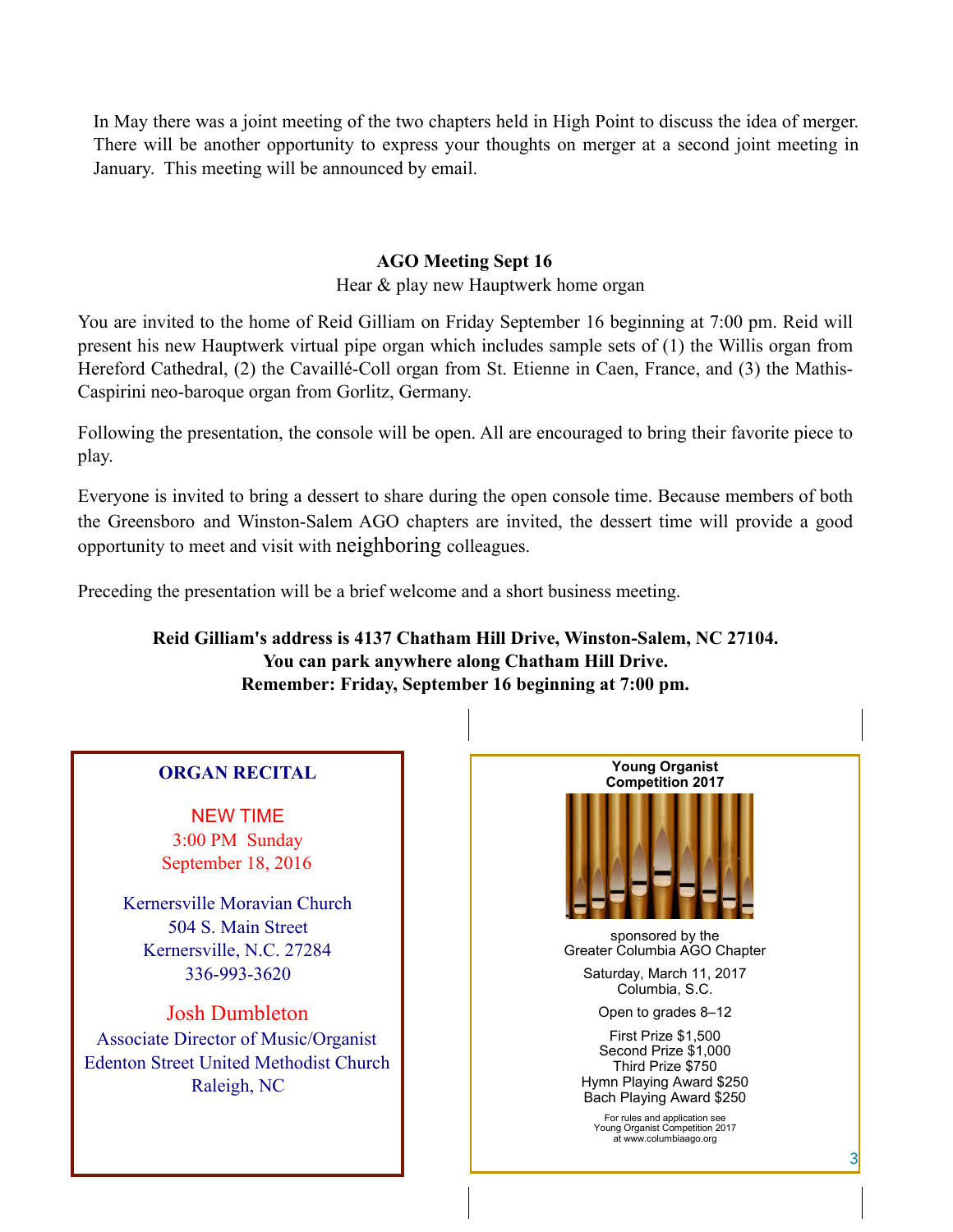

The chamber choir of **St. Paul's Episcopal Church** will sing a service of **Choral Evensong on Sunday, September 18 at 5:00p.m.** in the chapel at St. Paul's. The service will include music by Richard Ayleward, William H. Harris, and Ralph Vaughan Williams. All are welcome!

St. Paul's Episcopal Church 520 Summit Street Winston-Salem, NC 27101 <http://stpaulswinstonsalem.org/music-ministry/>

# **DEDICATORY RECITAL**

Parkey Organbuilders Opus 15 Sunday, September 18, 4:00 p.m. Ebenezer Lutheran Church corner of Walker Avenue and South Tremont Drive

**Susan Bates,** *organist* Works by Mendelssohn, Durufle, J.S. Bach, Margaret Sandresky, Dan Locklair, James Bates, and Vierne.

# **A Musical History Tour of the Keyboard**

**featuring a fortepiano, harpsichord, clavichord, English bentside spinet, and a modern piano with works by William Byrd, Mozart, Liszt, Rameau, Johann Sebastian Bach (***Italian Concerto***),and a reprise of the infamous** *Battle of Trenton* **in its original form for fortepiano**

**Frances Gress Burmeister, keyboard**

**Sunday, September 25 at 7:00 P.M.**

**St. John's Lutheran Church 2415 Silas Creek Parkway Winston-Salem**

**admission is free, but donations to the music program of the church are cheerfully accepted** 

**handicap accessible**